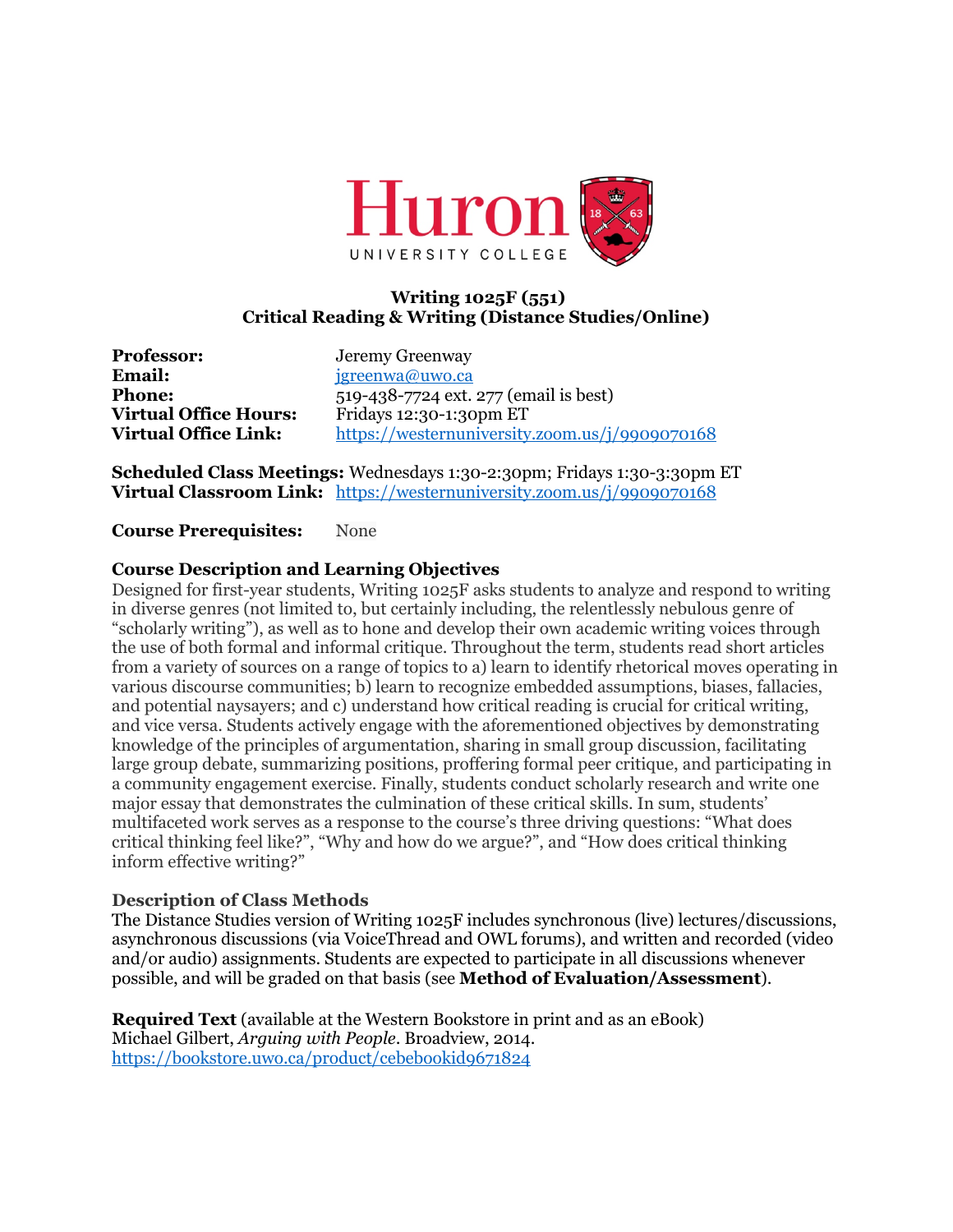| <b>Assignment</b>         | <b>Due Date</b>           | Value |
|---------------------------|---------------------------|-------|
| <b>Argument Quizzes</b>   | Oct 4, Oct 25, Nov 15 15% |       |
| <b>Article Summary</b>    | Oct 11                    | 10%   |
| <b>Community Critique</b> | Nov <sub>1</sub>          | 20%   |
| Peer Critique             | Dec <sub>6</sub>          | 20%   |
| <b>Research Essay</b>     | Dec <sub>9</sub>          | 25%   |
| Discussion Contributions  | ongoing                   | 10%   |

### **Method of Evaluation/Assessment**

#### **Note that there is no final exam in this course.**

#### **Notes and Instructor Policies**

- 1. In my view, nothing can fully replace the energy of a physical classroom, but we can come close. Although attendance will not be taken for our "live" meetings each week, I expect you to be present whenever possible. I promise to make it worth your while! If you are unable to attend a live meeting, each will be recorded and archived on OWL for you to access. The Discussion Contributions grade will be based on your VoiceThread and Forum activity only.
- 2. You **must** submit assignments via OWL at all times. No email submissions are permitted. Each assignment sheet contains clear instructions indicating how OWL submissions should be made. If you have any doubt, please get in touch with me well ahead of the submission deadline!
- 3. The Argument Quizzes are based entirely on material in *Arguing with People*, not the readings posted on OWL. However, the OWL readings are essential for understanding the theories of argumentation discussed in *AWP*.
- 4. Each student enrolled in the course must read and digitally "sign" the Honour Pledge found on OWL at the beginning of the course. This document acknowledges that our live meetings will be recorded and archived only for use by your classmates, and will not be transmitted elsewhere.
- 5. When you email me, I will make every effort to respond to you within 24 hours (often much faster) between Monday and Friday. I realize that we all work on different schedules, and I know that your email-attentive hours may differ from mine. Typically, I try to avoid email on weekends, meaning that although I have made assignment/quiz submissions due by Sunday evenings at 11:55pm (with the exception of the Research Essay, which is due on **Wednesday, December 9**), that doesn't mean I can answer your last-minute questions that same evening. I'm sure you understand the work-life balance we're all striving for. If you'd rather be safe, I suggest aiming for a Friday submission so I'm at my desk and ready for your questions.
- 6. Other than for reasons of academic accommodation, which must be solicited through your academic advisor, late assignments will be penalized by 5% per day (including weekends), to a maximum of seven days, at which point the assignment will not be graded.
- 7. You are warmly welcome to meet with me during my virtual office hours or at another mutually agreeable time. I'm delighted to have fulsome conversations about the course and coursework. I'm afraid I'm unable to provide feedback on completed assignments prior to their submission, but I am pleased to address specific questions you might have about your work. Please use your UWO email address when emailing me, as sometimes the spam filters will trap non-Western emails.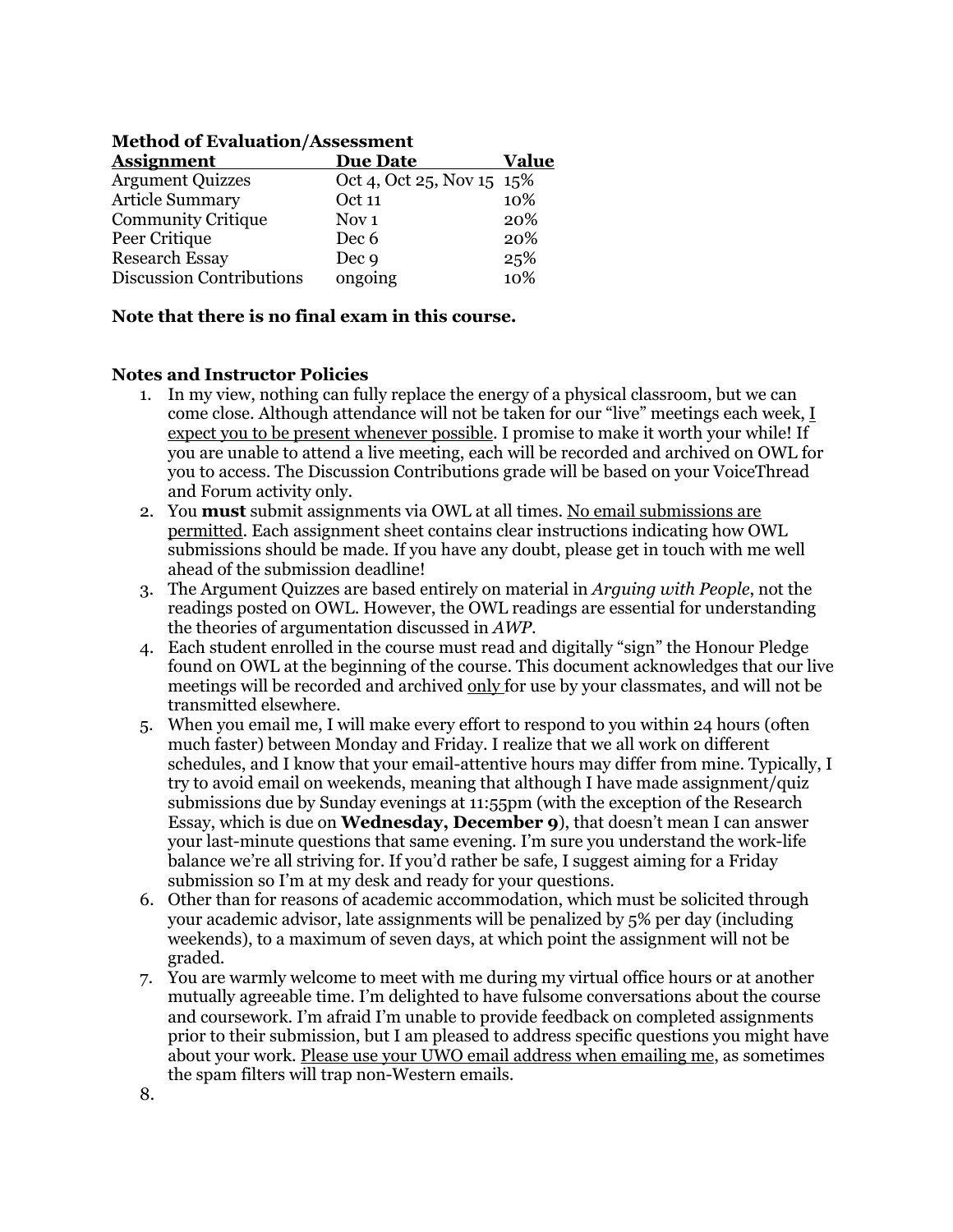# **Tentative Schedule**

**AWP:** *Arguing with People* 

**OWL:** posted on OWL in the "Readings" folder (found under "Resources").

| <b>Date</b>                | <b>Topics</b>                                | <b>Readings</b>                                        |
|----------------------------|----------------------------------------------|--------------------------------------------------------|
| Week o                     | Trying out Zoom; introduction to             |                                                        |
| Sept 9 & 11                | the course                                   |                                                        |
| Week 1                     | Can't we all just get along???               | AWP: p. 13-18                                          |
| Sept 16 & 18               |                                              |                                                        |
| Week 2                     | Using narrative to tell                      | AWP: p. 19-35                                          |
| Sept 23 & 25               |                                              | OWL: Gifford, "Learning, Then                          |
|                            |                                              | College"                                               |
| Week 3                     | Critical reading demystified                 | AWP: p. 35-50                                          |
| Sept 30 & Oct 2            |                                              | OWL: Addison, "Two Years Are                           |
| <b>Argument Quiz #1</b>    |                                              | Better Than Four"                                      |
| Week 4                     | Using examples to support                    | AWP: p. 51-62                                          |
| Oct 7 & 9                  |                                              | OWL: Elpidorou, "The Quiet                             |
| <b>Article Summary Due</b> |                                              | Alarm"; Goldsmith, "Go Ahead:                          |
|                            |                                              | Waste Time on the Internet"                            |
| Week 5                     | Using description to illustrate              | AWP: p. 62-72                                          |
| Oct 14 & 16                |                                              | OWL: Highway, "What a Certain                          |
|                            |                                              | Visionary Once Said"; Coyote,                          |
|                            |                                              | "Imagine a Pair of Boots"                              |
| Week 6                     | You vs. grammar: the great battle            | AWP: p. 72-86                                          |
| Oct 21 & 23                |                                              | OWL: Fish, excerpt from How to                         |
| <b>Argument Quiz #2</b>    |                                              | Write a Sentence (and How to                           |
|                            |                                              | Read One)                                              |
| Week 7                     | Working with polarizing issues               | AWP: p. 86-102                                         |
| Oct 28 & 30                |                                              | OWL: Gupta, "Why I Changed My                          |
|                            |                                              | Mind on Weed"; Lipton, "Legally                        |
|                            |                                              | Blind: Why I'm Against Legalizing                      |
|                            |                                              | Marijuana"                                             |
| <b>READING WEEK</b>        | November 2-6                                 | <b>Relax!!! (and write your</b>                        |
|                            |                                              | proposal!)                                             |
| Week 8                     | Using definition to delimit                  | AWP: p. 102-117                                        |
| Nov 11 & 13                |                                              | OWL: Raspberry, "The Handicap                          |
| <b>Argument Quiz #3</b>    |                                              | of Definition"; Taylor, "Pretty                        |
|                            |                                              | Like a White Boy"                                      |
| Week 9                     | <b>Peer Critique Meetings</b>                | OWL: please explore the                                |
| Nov 18 & 20                |                                              | OWL@Purdue website ahead of                            |
| Week 10                    |                                              | our meetings this week<br>OWL: Henighan, "How COVID-19 |
| Nov 25 & 27                | Using cause-effect to argue<br>relationships | Infected the Publishing Industry";                     |
|                            |                                              | Waltner-Toews, "A Warning from                         |
|                            |                                              | the Chickens of the World"                             |
| Week 11                    | Catch-up; final thoughts on critical         |                                                        |
| Dec 2 & 4                  | thinking                                     |                                                        |
| <b>Peer Critique Due</b>   |                                              |                                                        |
| Week 12                    | We will not meet "live" for this             |                                                        |
| Dec <sub>9</sub>           | hour; instead I will be available            |                                                        |
| <b>Research Essay Due</b>  | for one-on-one Zoom consultations            |                                                        |
|                            |                                              |                                                        |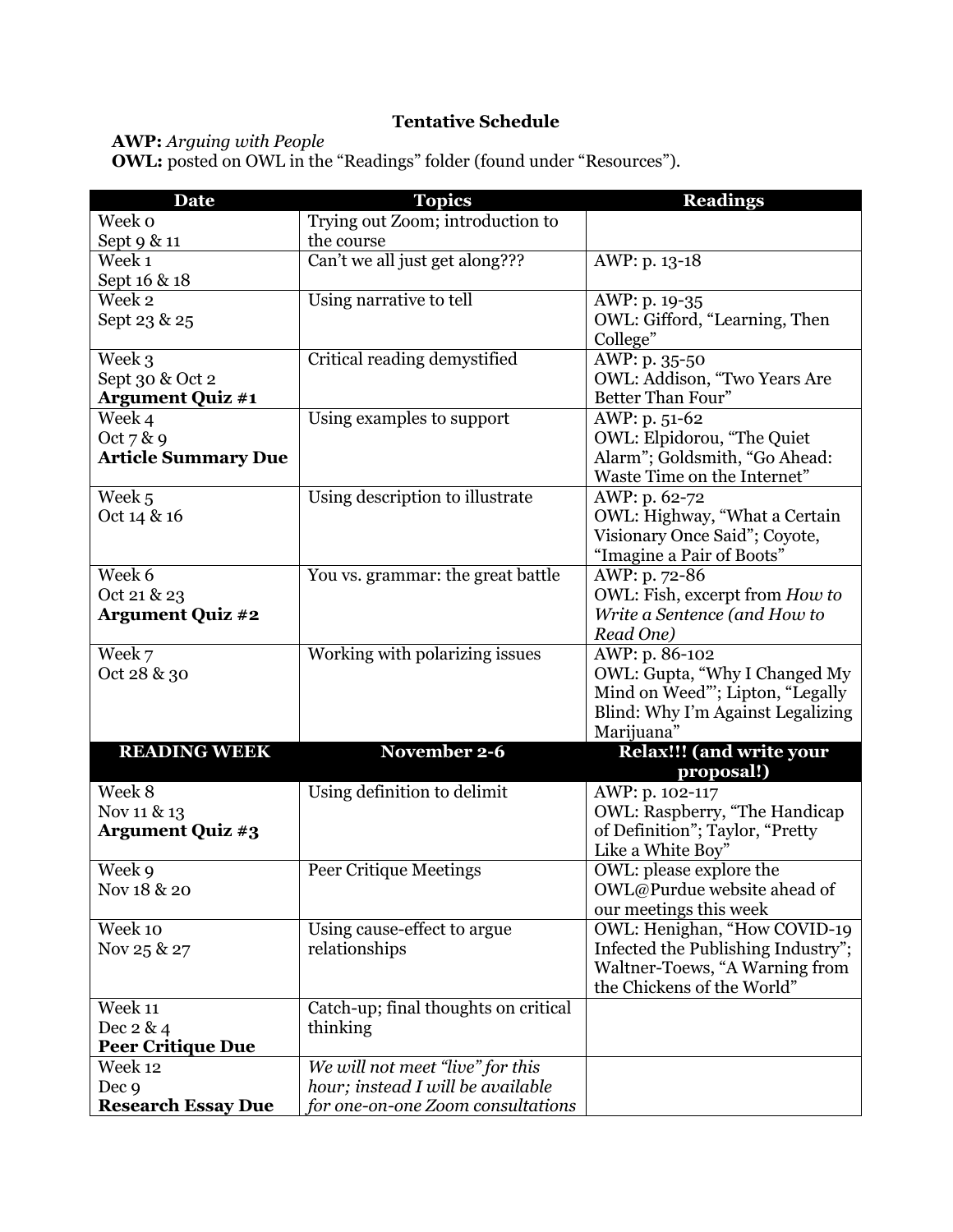

# **Appendix to Course Outlines: Academic Policies & Regulations 2020 - 2021**

# **Prerequisite and Antirequisite Information**

Students are responsible for ensuring that they have successfully completed all course prerequisites and that they have not completed any course antirequisites. Unless you have either the requisites for this course or written special permission from your Dean to enrol in it without them, you may be removed from this course and it will be deleted from your record. If you enrol in this course despite having already taken an antirequisite you may be removed from this course and it will be deleted from your record. Removals for these reasons may not be appealed. You will receive no adjustment to your fees in the event that you are dropped from a course for failing to have the necessary prerequisites or for having already taken the antirequisites.

### **Conduct of Students in Classes, Lectures, and Seminars**

Membership in the community of Huron University College and Western University implies acceptance by every student of the principle of respect for the rights, responsibilities, dignity and well-being of others and a readiness to support an environment conducive to the intellectual and personal growth of all who study, work and live within it. Upon registration, students assume the responsibilities that such registration entails. The academic and social privileges granted to each student are conditional upon the fulfillment of these responsibilities.

While in the physical classroom or online classroom, students are expected to behave in a manner that supports the learning environment of others. Students can avoid any unnecessary disruption of the class by arriving in sufficient time and ready for the start of the class, by remaining silent while the professor is speaking or another student has the floor, and by taking care of personal needs prior to the start of class. If a student is late, or knows that he/she will have to leave class early, be courteous: enter and leave quietly. Please see the Code of Student Conduct at:

www.huronuc.on.ca/sites/default/files/pdfs/Code%20of%20Student%20Conduct.pdf.

### **Technology**

It is not appropriate to use technology (such as, but not limited to, laptops, cell phones) in the classroom for non-classroom activities. Such activity is disruptive and distracting to other students and to the instructor, and can inhibit learning. Students are expected to respect the classroom environment and to refrain from inappropriate use of technology and other electronic devices in class.

### **Adding / Dropping Courses**

If you think that you are too far behind to catch up or that your workload is not manageable, you should consult your Academic Advisor. If you are considering reducing your workload by dropping one or more courses, this must be done by the appropriate deadlines. Please refer to the Huron website, https://huronatwestern.ca/academic-advising or review the list of official Sessional Dates on the Academic Calendar, available here: http://www.westerncalendar.uwo.ca/SessionalDates.cfm.

You should consult with the course instructor and the Academic Advisor who can help you consider alternatives to dropping one or more courses. Note that dropping a course may affect OSAP and/or Scholarship/Bursary eligibility.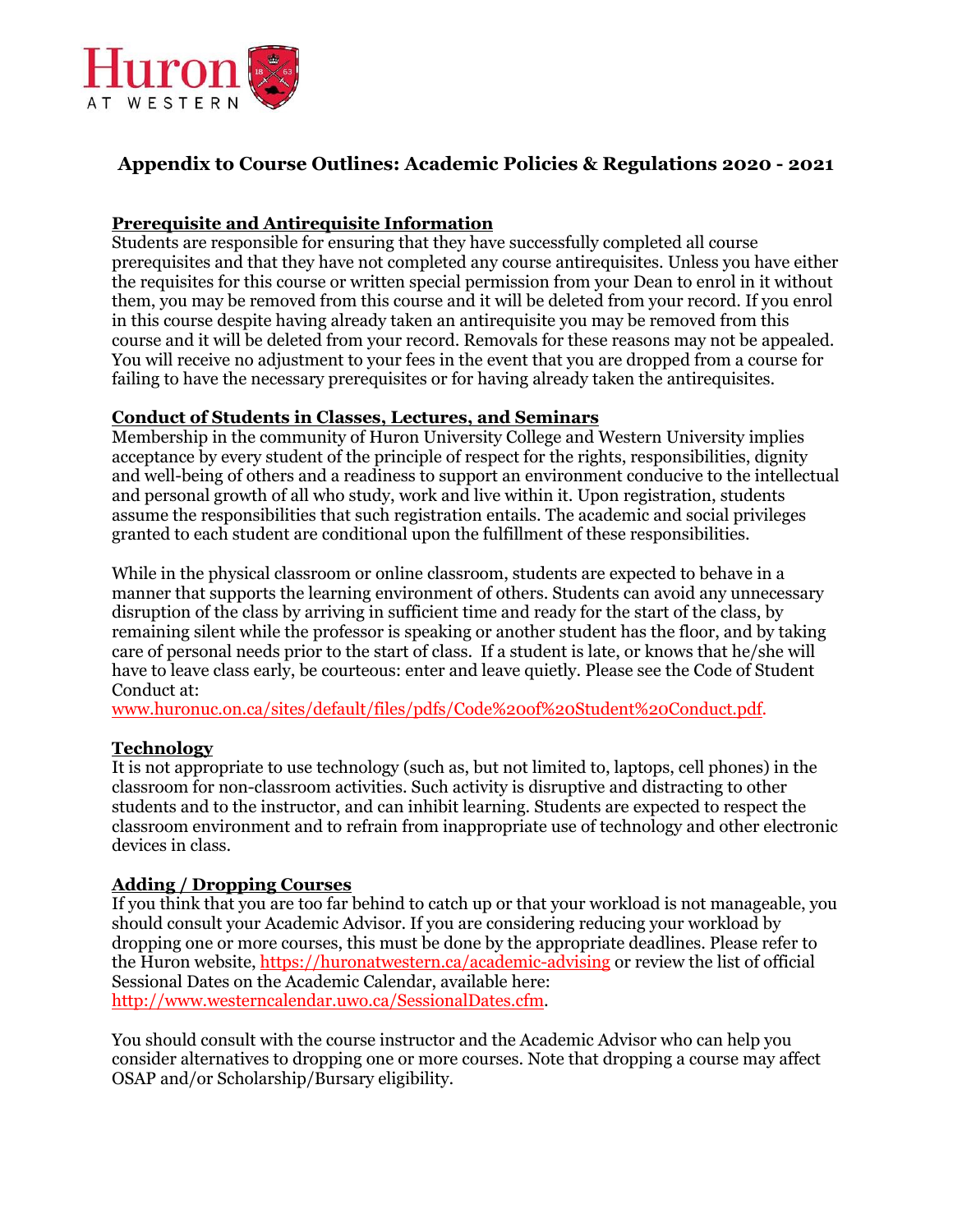# **Class Cancellations**

In the event of a cancellation of class, every effort will be made to post all relevant information on the OWL class site and on the Huron website at, https://huronatwestern.ca/about/accessibility.

### **Attendance Regulations for Examinations**

A student is entitled to be examined in courses in which registration is maintained, subject to the following limitations:

1) A student may be debarred from writing the final examination for failure to maintain satisfactory academic standing throughout the year.

2) Any student who, in the opinion of the instructor, is absent too frequently from class or laboratory periods in any course will be reported to the Dean of the Faculty offering the course (after due warning has been given). On the recommendation of the Department concerned, and with the permission of the Dean of that Faculty, the student will be debarred from taking the regular examination in the course. The Dean of the Faculty offering the course will communicate that decision to the Dean of the Faculty of registration.

Please see the policy on Attendance Regulations for Examinations here: https://www.uwo.ca/univsec/pdf/academic\_policies/exam/attendance.pdf.

# **Academic Student Support Services**

For advice on course selections, degree requirements, and for assistance with requests for medical accommodation, students should email an Academic Advisor in Huron's Student Support Services at **huronsss**@uwo.ca. An outline of the range of services offered is found on the Huron website at: https://huronatwestern.ca/academic-advising .

Department Chairs, Program Directors and Coordinators are also able to answer questions about individual programs. Contact information can be found on the Huron website at: https://huronatwestern.ca/contact/contact-directory .

### **Copyright Regarding Course Material**

Lectures and course materials, including PowerPoint presentations, tests, outlines, and similar materials are protected by copyright. Faculty members are the exclusive owner of copyright in those materials they create. Students may take notes and make copies for their own use. Students may not allow others to reproduce or distribute lecture notes and course materials publicly (whether or not a fee is charged) without the express written consent of a faculty member. Similarly, students own copyright in their own original papers and exam essays. If a faculty member is interested in posting a student's answers or papers on the course website he/she should ask for the student's written permission.

### **Statement on Academic Integrity**

The International Centre for Academic Integrity defines academic integrity as "a commitment, even in the face of adversity, to five fundamental values: honesty, trust, fairness, respect, and responsibility. From these values flow principles of behaviour that enable academic communities to translate ideals to action." (CAI Fundamental Values Project, 1999).

A lack of academic integrity is indicated by such behaviours as the following:

- Cheating on tests;
- Fraudulent submissions online;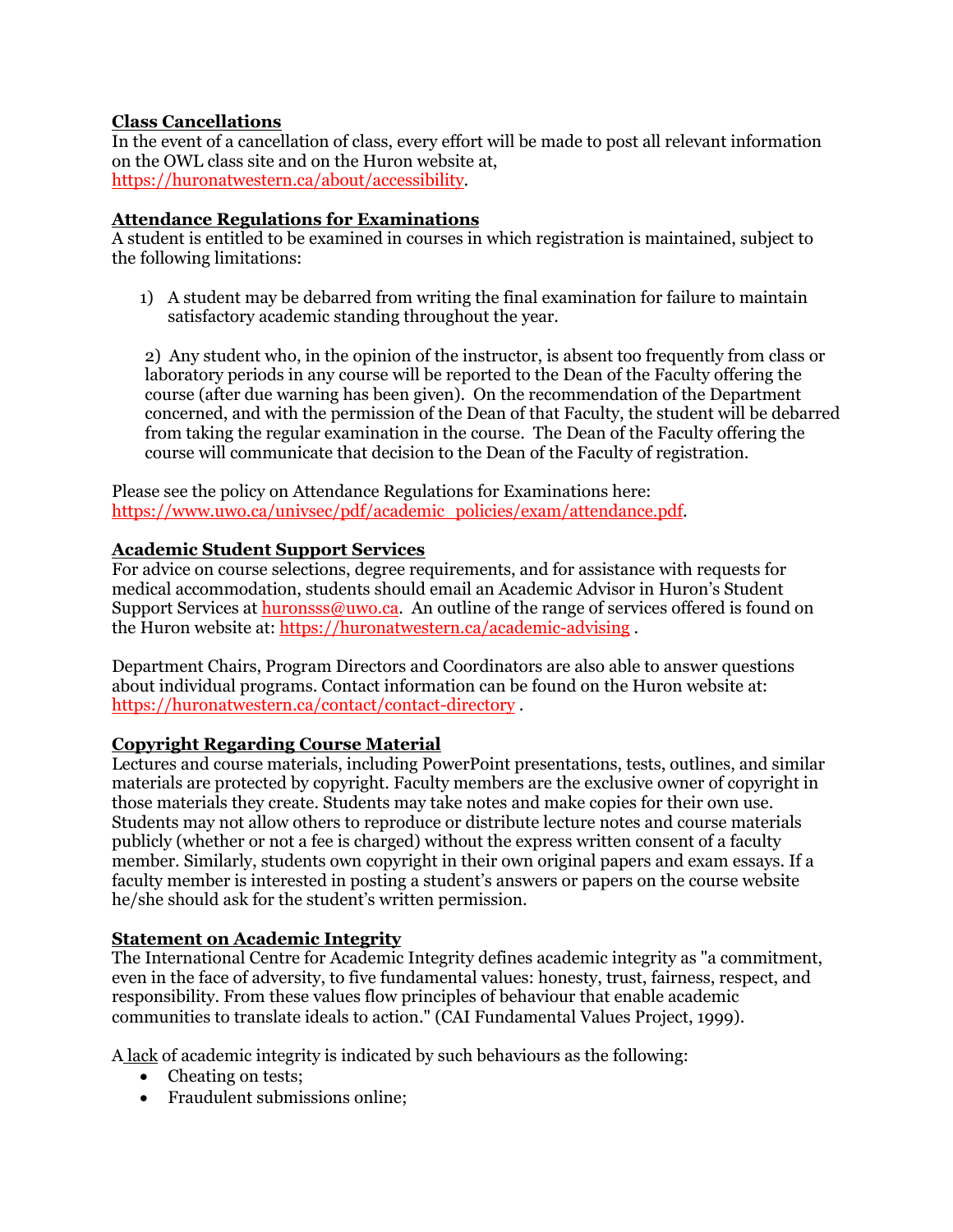- Plagiarism in papers submitted (including failure to cite and piecing together unattributed sources);
- Unauthorized resubmission of course work to a different course;
- Helping someone else cheat;
- Unauthorized collaboration;
- Fabrication of results or sources;
- Purchasing work and representing it as one's own.

# **Academic Integrity: Importance and Impact**

Being at university means engaging with a variety of communities in the pursuit and sharing of knowledge and understanding in ways that are clear, respectful, efficient, and productive. University communities have established norms of academic integrity to ensure responsible, honest, and ethical behavior in the academic work of the university, which is best done when sources of ideas are properly and fully acknowledged and when responsibility for ideas is fully and accurately represented.

In the academic sphere, unacknowledged use of another's work or ideas is not only an offence against the community of scholars, it is also an obstacle to academic productivity. It may also be understood as fraud and may constitute an infringement of legal copyright.

A university is a place for fulfilling one's potential and challenging oneself, and this means rising to challenges rather than finding ways around them. The achievements in an individual's university studies can only be fairly evaluated quantitatively through true and honest representation of the actual learning done by the student. Equity in assessment for all students is ensured through fair representation of the efforts by each.

Acting with integrity at university constitutes a good set of practices for maintaining integrity in later life. Offences against academic integrity are therefore taken very seriously as part of the university's work in preparing students to serve, lead, and innovate in the world at large.

A university degree is a significant investment of an individual's, and the public's, time, energies, and resources in the future, and habits of academic integrity protect that investment by preserving the university's reputation and ensuring public confidence in higher education.

#### **Students found guilty of plagiarism will suffer consequences ranging from a grade reduction, to failure in the course, to expulsion from the university. In addition, a formal letter documenting the offence will be filed in the Dean's Office, and this record of the offence will be retained in the Dean's Office for the duration of the student's academic career at Huron University College.**

### **Statement on Academic Offences**

Scholastic offences are taken seriously and students are directed to read the appropriate policy, specifically, the definition of what constitutes a Scholastic Offence, as per the Academic Calendar:

http://www.westerncalendar.uwo.ca/PolicyPages.cfm?PolicyCategoryID=1&Command=showCa tegory&SelectedCalendar=Live&ArchiveID=#SubHeading\_189 .

### **Turnitin.com**

All required papers may be subject to submission for textual similarity review to the commercial plagiarism detection software under license to the University for the detection of plagiarism. All papers submitted for such checking will be included as source documents in the reference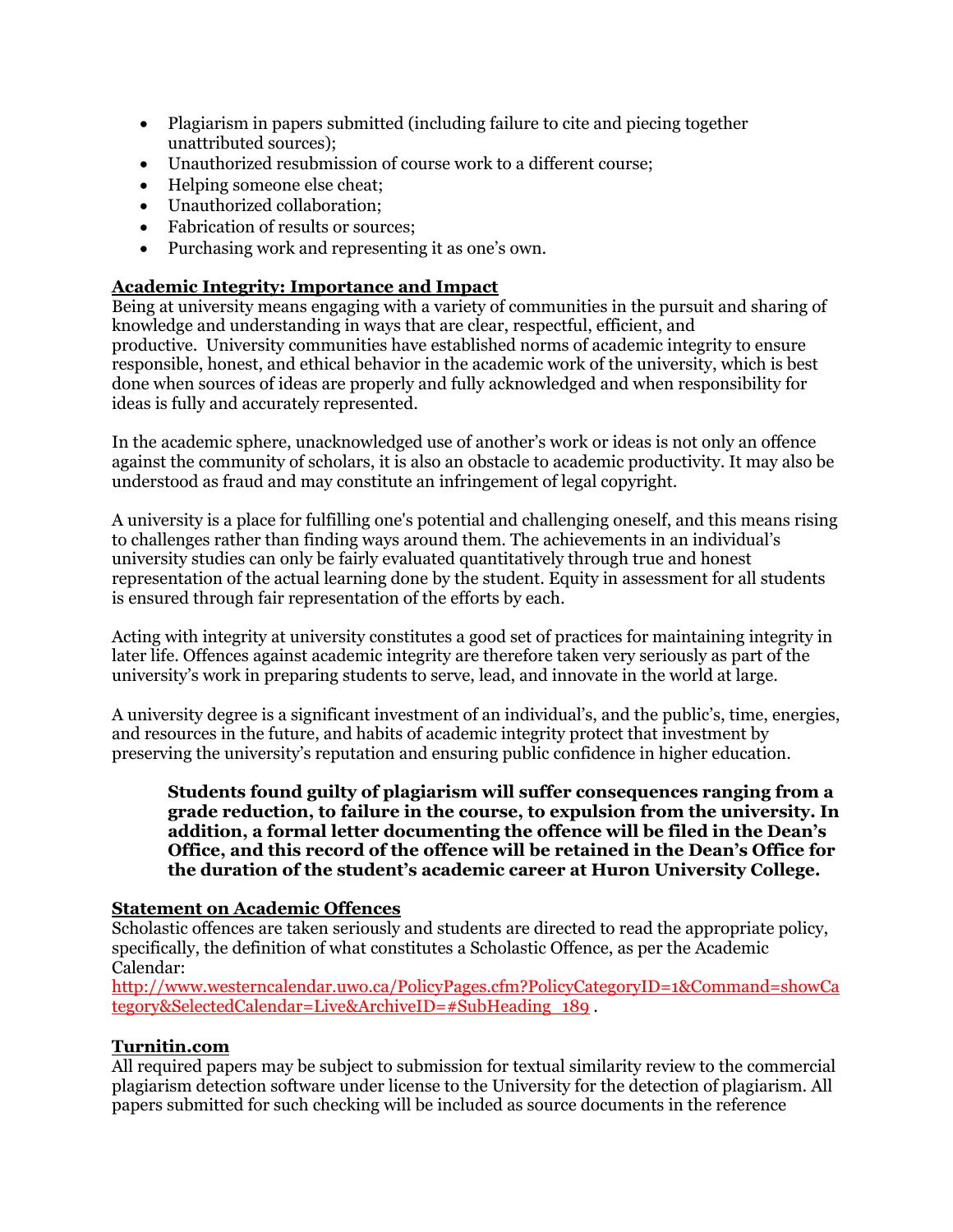database for the purpose of detecting plagiarism of papers subsequently submitted to the system. Use of the service is subject to the licensing agreement, currently between The University of Western Ontario and Turnitin.com (https://www.turnitin.com/).

### **Computer-Marked Tests/exams**

Computer-marked multiple-choice tests and/or exams may be subject to submission for similarity review by software that will check for unusual coincidences in answer patterns that may indicate cheating.

### **Clickers**

Personal Response Systems ("clickers") may be used in some classes. If clickers are to be used in a class, it is the responsibility of the student to ensure that the device is activated and functional. Students must see their instructor if they have any concerns about whether the clicker is malfunctioning. Students must use only their own clicker. If clicker records are used to compute a portion of the course grade:

- the use of somebody else's clicker in class constitutes a scholastic offence
- the possession of a clicker belonging to another student will be interpreted as an attempt to commit a scholastic offence.

#### **Academic Accommodation for Students With Disabilities**

Students who require **special** accommodation for tests and/or other course components must make the appropriate arrangements with the Student Development Centre (SDC). Further details concerning policies and procedures may be found at: http://academicsupport.uwo.ca/.

#### Please review the full policy at,

https://www.uwo.ca/univsec/pdf/academic\_policies/appeals/Academic%20Accommodation\_d isabilities.pdf.

#### **Academic Consideration for Missed Work**

Students who are seeking academic consideration for missed work during the semester may submit a self-reported absence form online provided that the absence is 48 hours or less and the other conditions specified in the Senate policy at

https://www.uwo.ca/univsec/pdf/academic\_policies/appeals/Academic\_Consideration\_for\_ab sences.pdf are met.

Students whose absences are expected to last longer than 48 hours, or where the other conditions detailed in the policy are not met (e.g., work is worth more than 30% of the final grade, the student has already used 2 self-reported absences, the absence is during the final exam period), may receive academic consideration by submitting a Student Medical Certificate (for illness) or other appropriate documentation (for compassionate grounds). The Student Medical Certificate is available online at

https://www.uwo.ca/univsec/pdf/academic\_policies/appeals/medicalform.pdf.

All students pursuing academic consideration, regardless of type, must contact their instructors no less than 24 hours following the end of the period of absence to clarify how they will be expected to fulfill the academic responsibilities missed during their absence. **Students are reminded that they should consider carefully the implications of postponing tests or midterm exams or delaying submission of work, and are encouraged to make appropriate decisions based on their specific circumstances.**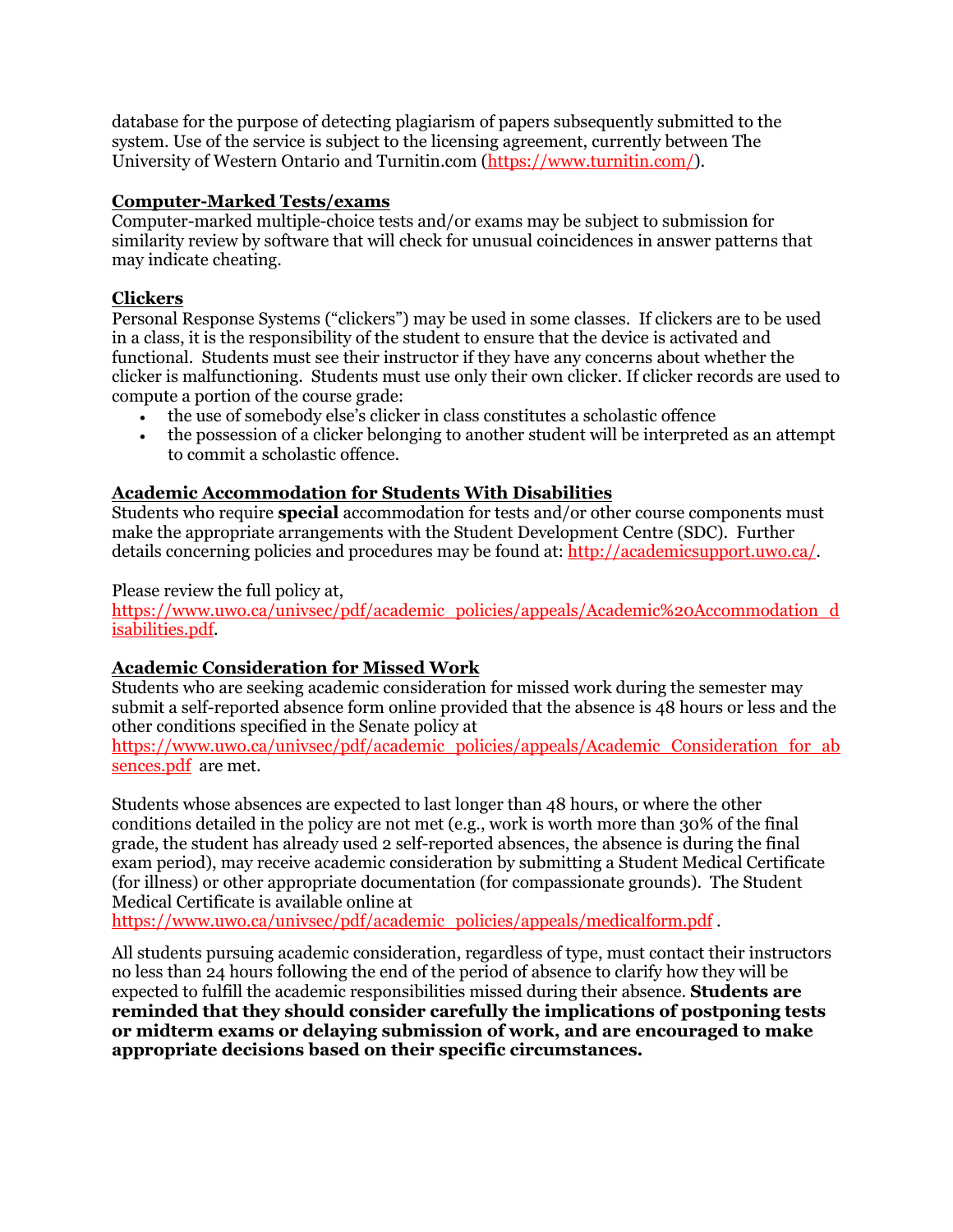Students who have conditions for which academic accommodation is appropriate, such as disabilities or ongoing or chronic health conditions, should work with Accessible Education Services to determine appropriate forms of accommodation.

# **Requests for Academic Consideration Using the Self-Reported Absence Form**

Students who experience an unexpected illness or injury or an extenuating circumstance (48 hours or less) that is sufficiently severe to temporarily render them unable to meet academic requirements (e.g., attending lectures or labs, writing tests or midterm exams, completing and submitting assignments, participating in presentations) should self-declare using the online Self-Reported Absence portal. This option should be used in situations where the student expects to resume academic responsibilities within 48 hours or less.

Please note the following conditions that are in place for self-reporting of medical or extenuating circumstances:

- Students will be allowed **a maximum of two self-reported absences** between September and April and one self-reported absence between May and August;
- Any absences in excess of the number designated in clause a above, regardless of duration, will require students to present a Student Medical Certificate (SMC), signed by a licensed medical or mental health practitioner, detailing the duration and severity of illness, or appropriate documentation supporting extenuating circumstances to the Academic Counselling unit in their Faculty of registration no later than two business days after the date specified for resuming responsibilities.
- Self-reported absences will not be allowed for scheduled final examinations; for midterm examinations scheduled during the December examination period; or for final lab examinations scheduled during the final week of term.
- Self-reporting may not be used for assessments (e.g. midterm exams, tests, reports, presentations, or essays) worth more than 30% of any given course.
- Students must be in touch with their instructors **no later than 24 hours after the end of the period covered by the Self-Reported Absence form**, to clarify how they will be expected to fulfil the academic expectations they may have missed during the absence.

Please review the full policy at,

https://www.uwo.ca/univsec/pdf/academic\_policies/appeals/accommodation\_illness.pdf .

# **Policy on "Academic" Accommodation - Medical / Non-Medical Grounds**

#### **(a)Medical Grounds for assignments** *worth 10% or more of final grade***: Go directly to Huron Support Services/ Academic Advising, or email huronsss@uwo.ca** .

University Senate policy, which can be found at,

https://www.uwo.ca/univsec/pdf/academic\_policies/appeals/accommodation\_medical.pdf, requires that all student requests for accommodation on medical grounds for assignments worth 10% or more of the final grade be made directly to the academic advising office of the home faculty (for Huron students, the "home faculty" is Huron), with supporting documentation in the form (minimally) of the Senate-approved Student Medical Certificate found at: https://www.uwo.ca/univsec/pdf/academic\_policies/appeals/medicalform.pdf.

The documentation is submitted in confidence and will not be shown to instructors. The advisors will contact the instructor when the medical documentation is received, and will outline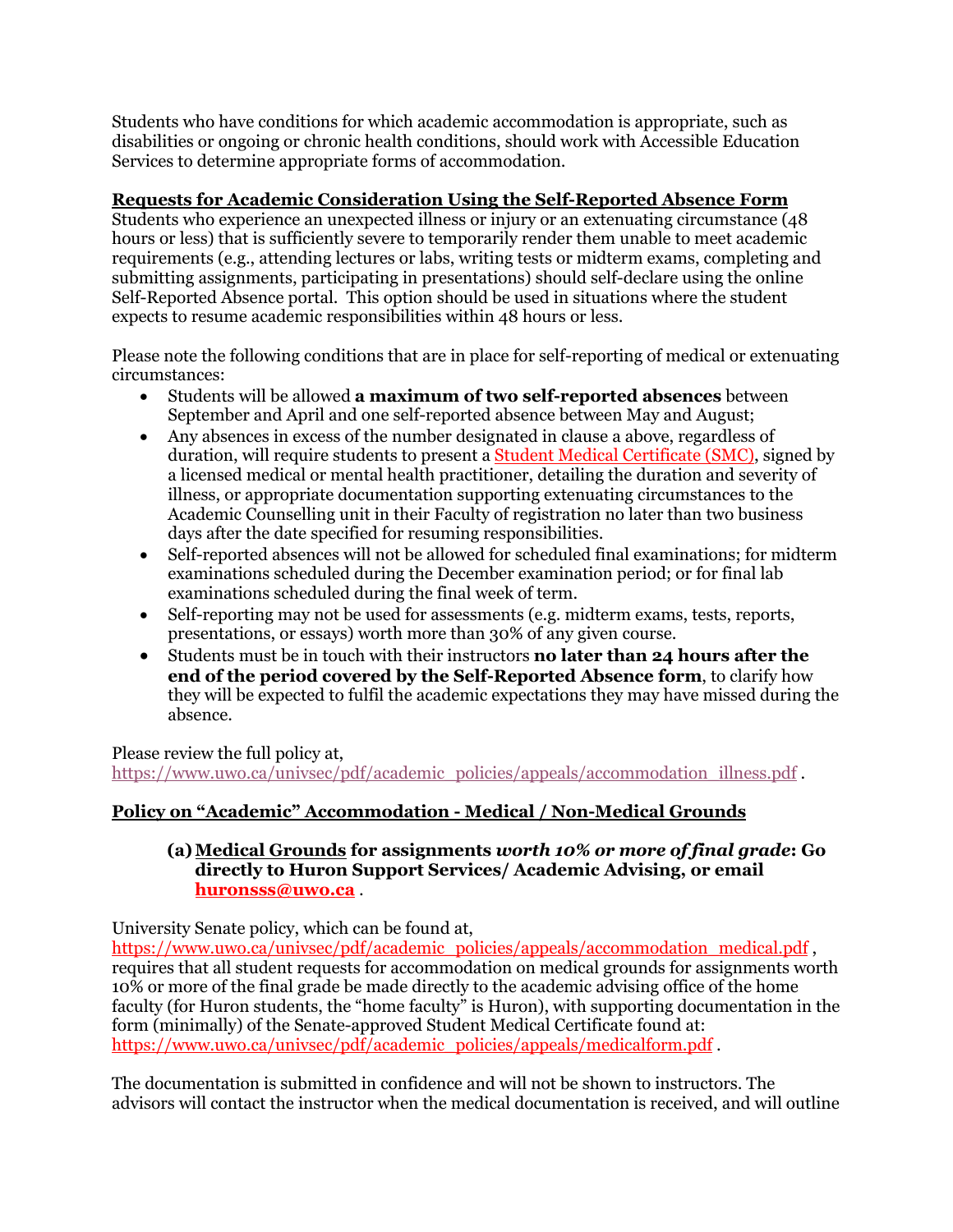the severity and duration of the medical challenge as expressed on the Student Medical Certificate and in any other supporting documentation. The student will be informed that the instructor has been notified of the presence of medical documentation, and will be instructed to work as quickly as possible with the instructor on an agreement for accommodation.

The instructor will not normally deny accommodation where appropriate medical documentation is in place and where the duration it describes aligns with the due date(s) of assignment(s). Before denying a request for accommodation on medical grounds, the instructor will consult with the Dean. The instructor's decision is appealable to the Dean.

### **(b)Accommodation on Medical Grounds for assignments worth** *less than 10%* **of final grade: Consult Instructor Directly**

When seeking accommodation on medical grounds for assignments worth less than 10% of the final course grade, the student should contact the instructor directly. The student need only share broad outlines of the medical situation. The instructor **may** require the student to submit documentation to the academic advisors, in which case she or he will advise the student and inform the academic advisors to expect documentation. The instructor may not collect medical documentation. The advisors will contact the instructor when the medical documentation is received, and will outline the severity and duration of the medical challenge as expressed on the Student Medical Certificate and in any other supporting documentation. The student will be informed that the instructor has been notified of the presence of medical documentation, and will be instructed to work as quickly as possible with the instructor on an agreement for accommodation.

The instructor will not normally deny accommodation where appropriate medical documentation is in place and where the duration it describes aligns with the due date(s) of assignment(s). Before denying a request for accommodation on medical grounds, the instructor will consult with the Dean. The instructor's decision is appealable to the Dean.

# **(c) Non-Medical Grounds: Consult Huron Support Services/ Academic Advising**

Where the grounds for seeking accommodation are not medical (e.g. varsity sports, religious, compassionate, bereavement) the student should contact an academic advisor directly. All accommodation requests must include a completed Accommodation Request Form. Late penalties may apply at the discretion of the instructor.

Where a student seeks accommodation on non-medical grounds where confidentiality is a concern, the student should approach an academic advisor with any documentation available. The advisors will contact the instructor after the student's request is received, and will outline the severity and duration of the challenge without breaching confidence. The student will be informed that the instructor has been notified that significant circumstances are affecting or have affected the student's ability to complete work, and the student will be instructed to work as quickly as possible with the instructor on an agreement for accommodation. Before denying a request for accommodation where documentation has been submitted to an academic advisor, the instructor will consult with the Dean. The instructor's decision is appealable to the Dean.

# **Mental Health & Wellness Support at Huron and Western**

University students may encounter setbacks from time to time that can impact academic performance. Huron offers a variety of services that are here to support your success and